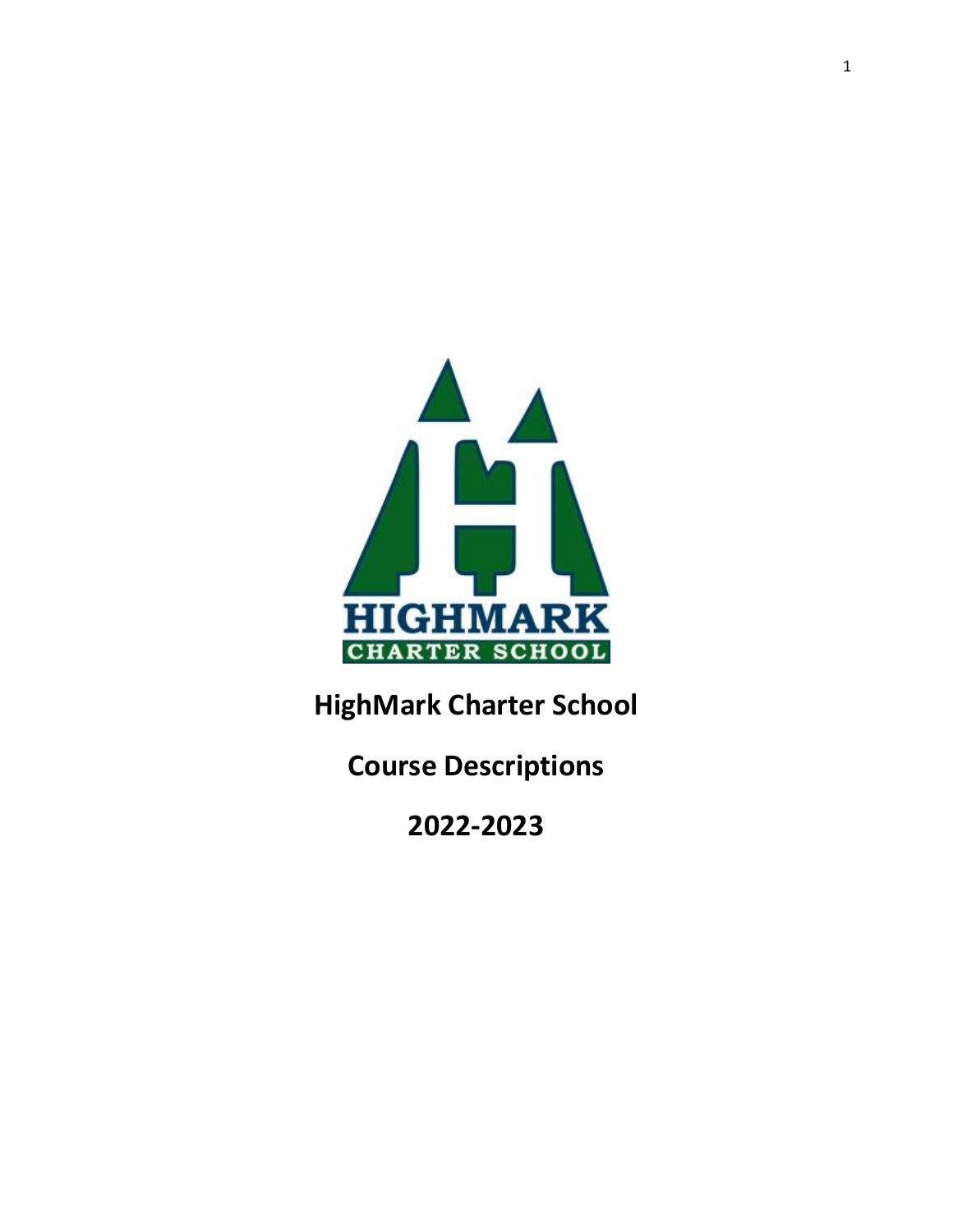# **Language Arts**

### **7010-English Language Arts 7 1.0 Credit Grade 7 (Required)**

This course offers instruction and assessment for college and career readiness for anchor standards into reading literature, informational text, writing, speaking and listening and language that are developmentally appropriate for  $7<sup>th</sup>$  grade students.

\*Honors Option: As a part of the change to Summit, every student now has the chance to earn an Honors mark on their Core class transcript. Each teacher will have a certain set of extra work that a student can do to earn such a mark, a specific Honors class will no longer be offered.

### **8010-English Language Arts 8 1.0 Credit Grade 8 (Required)**

This course offers instruction and assessment for college and career readiness for anchor standards into reading literature, informational text, writing, speaking and listening and language that are developmentally appropriate for  $8<sup>th</sup>$  grade students.

\*Honors Option: As a part of the change to Summit, every student now has the chance to earn an Honors mark on their Core class transcript. Each teacher will have a certain set of extra work that a student can do to earn such a mark, a specific Honors class will no longer be offered.

#### **9010-English Language Arts 9 1.0 Credit Grade 9 (Required)**

This course offers instruction and assessment for college and career readiness for anchor standards into *reading literature, informational text, writing, speaking and listening and language*  that are developmentally appropriate for  $9t<sup>h</sup>$  grade students.

\*Honors Option: As a part of the change to Summit, every student now has the chance to earn an Honors mark on their Core class transcript. Each teacher will have a certain set of extra work that a student can do to earn such a mark, a specific Honors class will no longer be offered.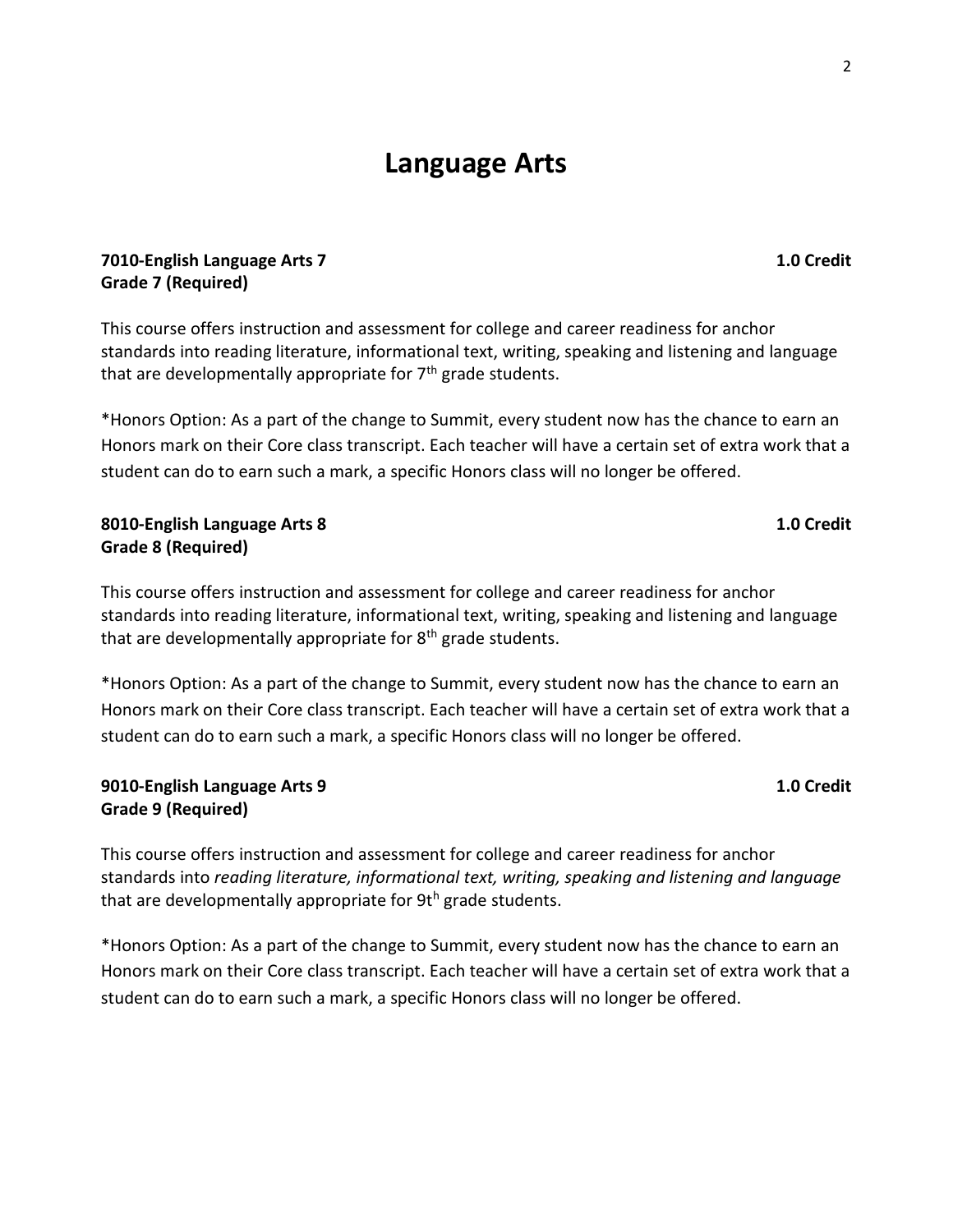# **Mathematics**

### **7020-Mathematics Grade 7 1.0 Credit Grade 7 (Required)**

In Grade 7, instructional time will focus on four critical areas: (1) developing understanding of and applying proportional relationships; (2) developing understanding of operations with rational numbers and working with expressions and linear equations; (3) solving problems involving scale drawings and informal geometric constructions, and working with two- and three-dimensional shapes to solve problems involving area, surface area, and volume; and (4) drawing inferences about populations based on samples.

\*Honors Option: As a part of the change to Summit, every student now has the chance to earn an Honors mark on their Core class transcript. Each teacher will have a certain set of extra work that a student can do to earn such a mark, a specific Honors class will no longer be offered.

#### **8020-Mathematics Grade 8 1.0 Credit**

### **Grade 8 (Required)**

In Grade 8, instructional time will focus on three critical areas: (1) formulating and reasoning about expressions and equations, including modeling an association in bivariate data with a linear equation, and solving linear equations and systems of linear equations; (2) grasping the concept of a function and using functions to describe quantitative relationships; (3) analyzing two- and threedimensional space and figures using distance, angle, similarity, and congruence, and understanding and applying the Pythagorean Theorem.

\*Honors Option: As a part of the change to Summit, every student now has the chance to earn an Honors mark on their Core class transcript. Each teacher will have a certain set of extra work that a student can do to earn such a mark, a specific Honors class will no longer be offered.

### **9020-Secondary Math I 1.0 Credit Grade 9 (Required)**

Students in Secondary Mathematics I will deepen and extend understanding of linear relationships, in part by contrasting them with exponential phenomenon, and in part by applying linear models to data that exhibit a linear trend. Students will use properties and theorems involving congruent figures to deepen and extend understanding of geometric knowledge. Algebraic and geometric ideas are tied together. Students will experience mathematics as a coherent, useful, and logical subject that makes use of their ability to make sense of problem situations.

\*Honors Option: As a part of the change to Summit, every student now has the chance to earn an Honors mark on their Core class transcript. Each teacher will have a certain set of extra work that a student can do to earn such a mark, a specific Honors class will no longer be offered.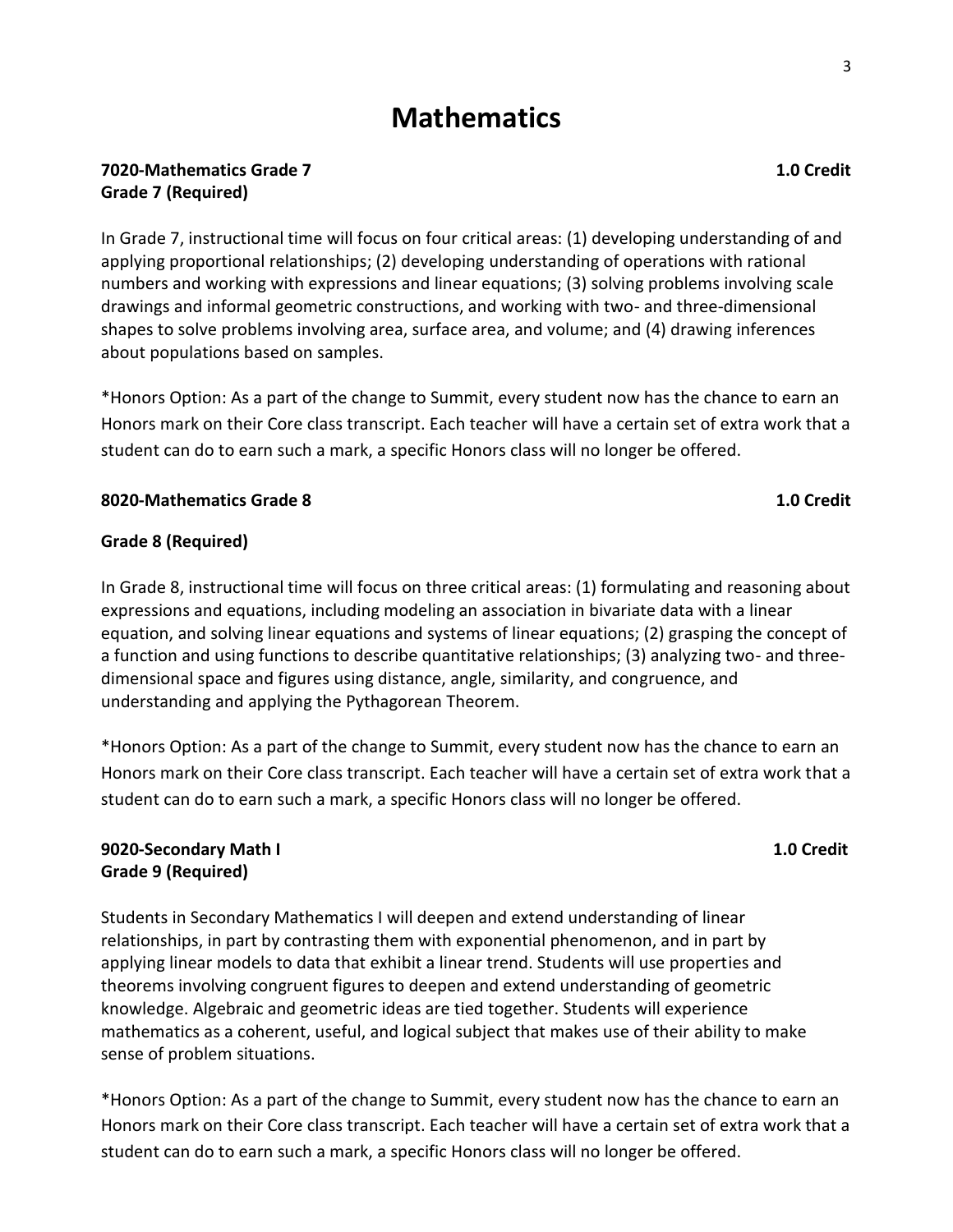## **7030-Integrated Science 7 1.0 Credit Grade 7 (Required)**

This course is designed to introduce science literacy to  $7<sup>th</sup>$  graders, focusing on cause and effect relationships in nature and the mechanisms that drive them. Science is a way of knowing, a process, of gaining knowledge and understanding of the natural world. Earth's environments provide the conditions for life as we know it – forces within our planet, systems ranging from simple to long-term, and Earth's environments show the transfer of energy and the cycling of matter. Students will explore how forces can cause changes in motion and are responsible for the transfer of energy and the cycling of matter.

This course includes engineering with the fields of science, technology, and mathematics to provide solutions to real-world problems. Students will learn to observe, inquire, question, formulate and test hypotheses, analyze data, report, and evaluate findings.

\*Honors Option: As a part of the change to Summit, every student now has the chance to earn an Honors mark on their Core class transcript. Each teacher will have a certain set of extra work that a student can do to earn such a mark, a specific Honors class will no longer be offered.

### **8030- Integrated Science 8 1.0 Credit Grade 8 (Required)**

This course is designed to understand science is a way of knowing, a process for gaining knowledge, and understanding of the natural world, focusing on the constant interaction of matter and energy in nature. Students will learn that science is arranged into simple or complex substances, how these substances are stored and transfer energy, and how they interact physically and chemically to provide energy to organisms or is harnessed by humans. They will learn that matter and energy cycle through ecosystems through photosynthesis and cellular respiration providing benefits to all life on Earth. Resources on Earth are renewable and nonrenewable. Evidence shows that Earth is constantly changing affecting ecosystems and life in positive/negative ways.

This course includes engineering with the fields of science, technology, and mathematics to provide solutions to real-world problems. Students will learn to observe, inquire, question, formulate and test hypotheses, analyze data, report, and evaluate findings.

\*Honors Option: As a part of the change to Summit, every student now has the chance to earn an Honors mark on their Core class transcript. Each teacher will have a certain set of extra work that a student can do to earn such a mark, a specific Honors class will no longer be offered.

4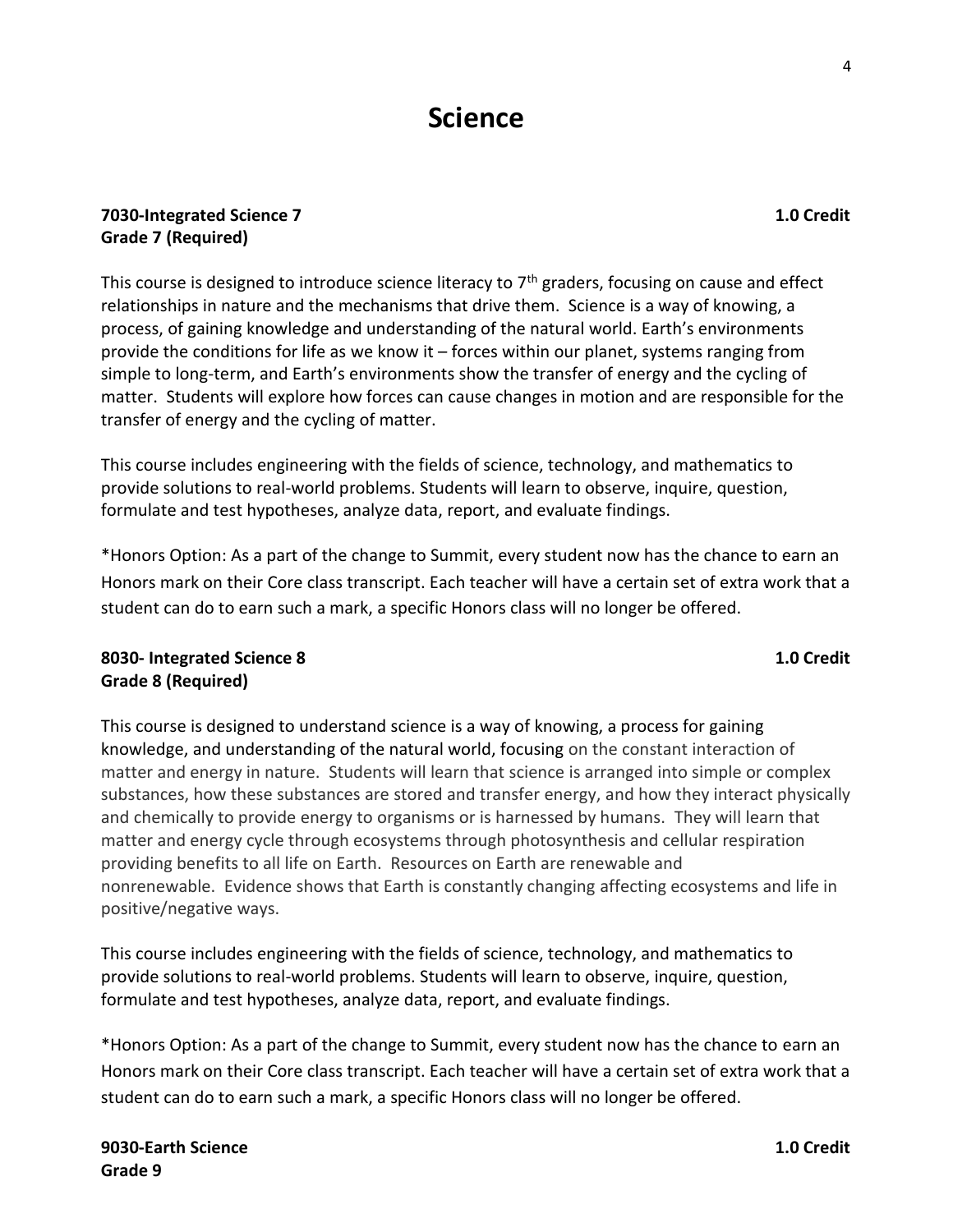The theme for Earth Science is **systems.** This course will emphasize "systems" as an organizing concept to understand life on Earth, geological change, and the interaction of atmosphere, hydrosphere, and biosphere. Earth Science provides students with an understanding of how the parts of a system through the study of the Earth's cycles and spheres. Earth's place in the universe as well its internal structure, tectonic plates, atmospheric processes, and hydrosphere are explored to help understand how Earth science interacts with society.

\*Honors Option: As a part of the change to Summit, every student now has the chance to earn an Honors mark on their Core class transcript. Each teacher will have a certain set of extra work that a student can do to earn such a mark, a specific Honors class will no longer be offered.

#### **9035-Biology 1.0 credit Grade 9**

This course is designed to put a student on a path to take an introduction to physics and chemistry at the high school. The Biology Core has three major concepts for the focus of instruction: (1) the structures in all living things occur as a result of necessary functions. (2) Interactions of organisms in an environment are determined by the biotic and abiotic components of the environment. (3) Evolution of species occurs over time and is related to the environment in which the species live. Students should enjoy science as a process of discovering and understanding the physical world. This course is a fast-paced course to help students design and perform experiments, and value inquiry as the fundamental scientific process. They will plan and conduct their own experiments, and come to their own conclusions as they read, observe, compare, describe, infer, and draw conclusions.

\*Honors Option: As a part of the change to Summit, every student now has the chance to earn an Honors mark on their Core class transcript. Each teacher will have a certain set of extra work that a student can do to earn such a mark, a specific Honors class will no longer be offered.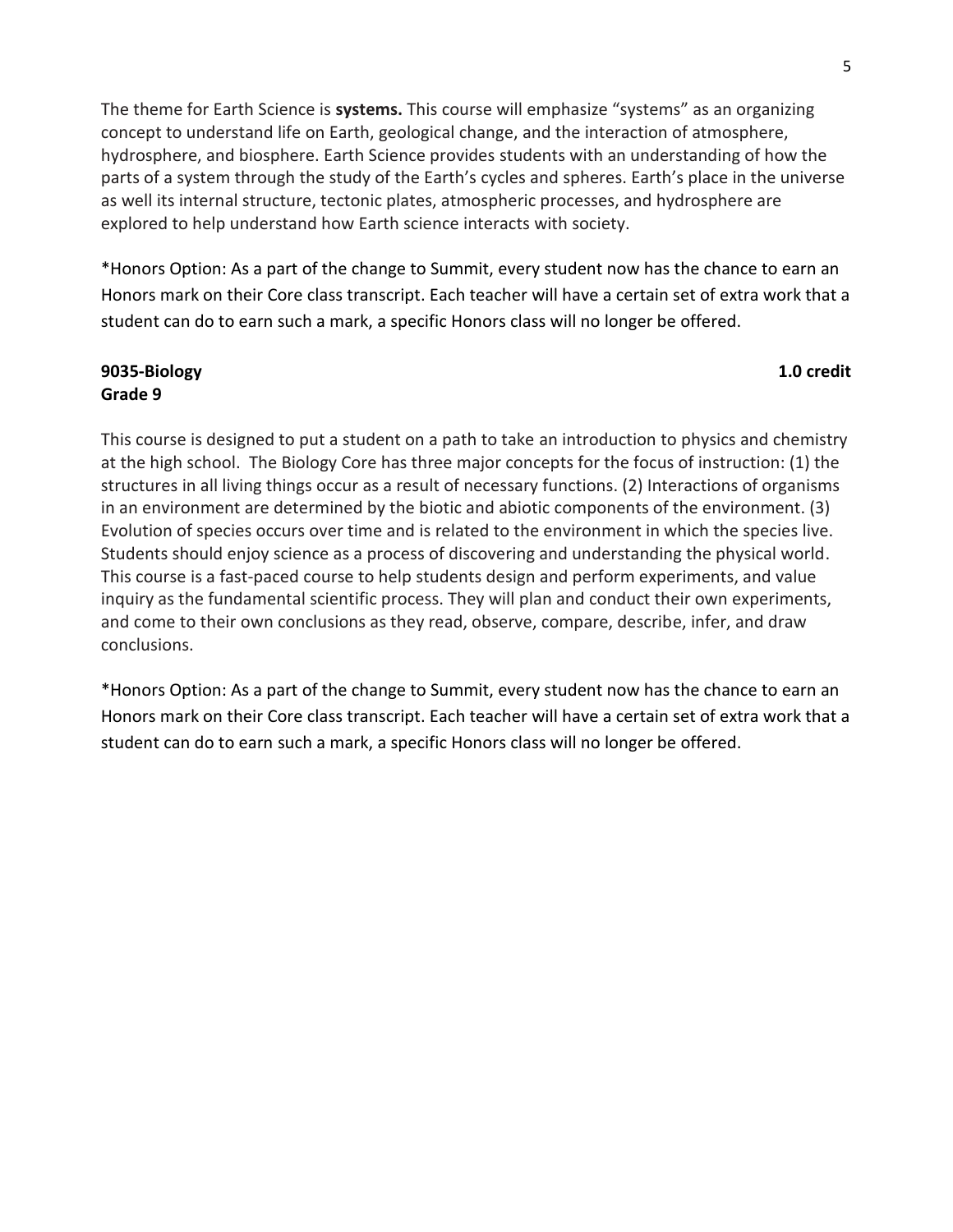# **Social Studies**

### **7040-Utah Studies .50 Credit Grade: 7 (Required)**

Utah is a state diverse in landscape and people. This course is designed to help students understand the state of Utah at a deeper level by reviewing Utah's early history and particularly emphasizing Utah from statehood to the present. Students will understand the interaction between Utah's geography and its inhabitants, as well as the formative contributions of Native Americans, explorers, and Utah pioneers. The course will also investigate relationships between government and the people of Utah, the many opportunities people have to make a living in Utah, the diverse nature of Utah's people and cultures, and the impact of contemporary events on the land and people of Utah. This course will also include solid study skill and social skills for success in junior high.

### **8040-United States History 1.0 Credit Grade: 8 (Required)**

United States History covers events and issues from the Age of Exploration through Reconstruction and the western movement. Emphasis is placed on the 18th and 19th centuries. Topics covered will include, but are not limited to: exploration, colonization, the Revolutionary War, the Constitution, nation building, the Civil War, Reconstruction, and Westward Expansion. This course loosely follows the timeline of events and focuses more on thematic units.

### **9040-Geography .50 Credit Grade: 9 (Required)**

Geography is described as the study of the "why of the where." Geography for Life will explore how to use geography as a tool to better understand the world in which we live. Geographic themes are location, place, movement, region, and human-environmental interaction. This course will include map skills with physical and human geography essentials, beginning with North America, South America, Europe, and their connections to other world regions.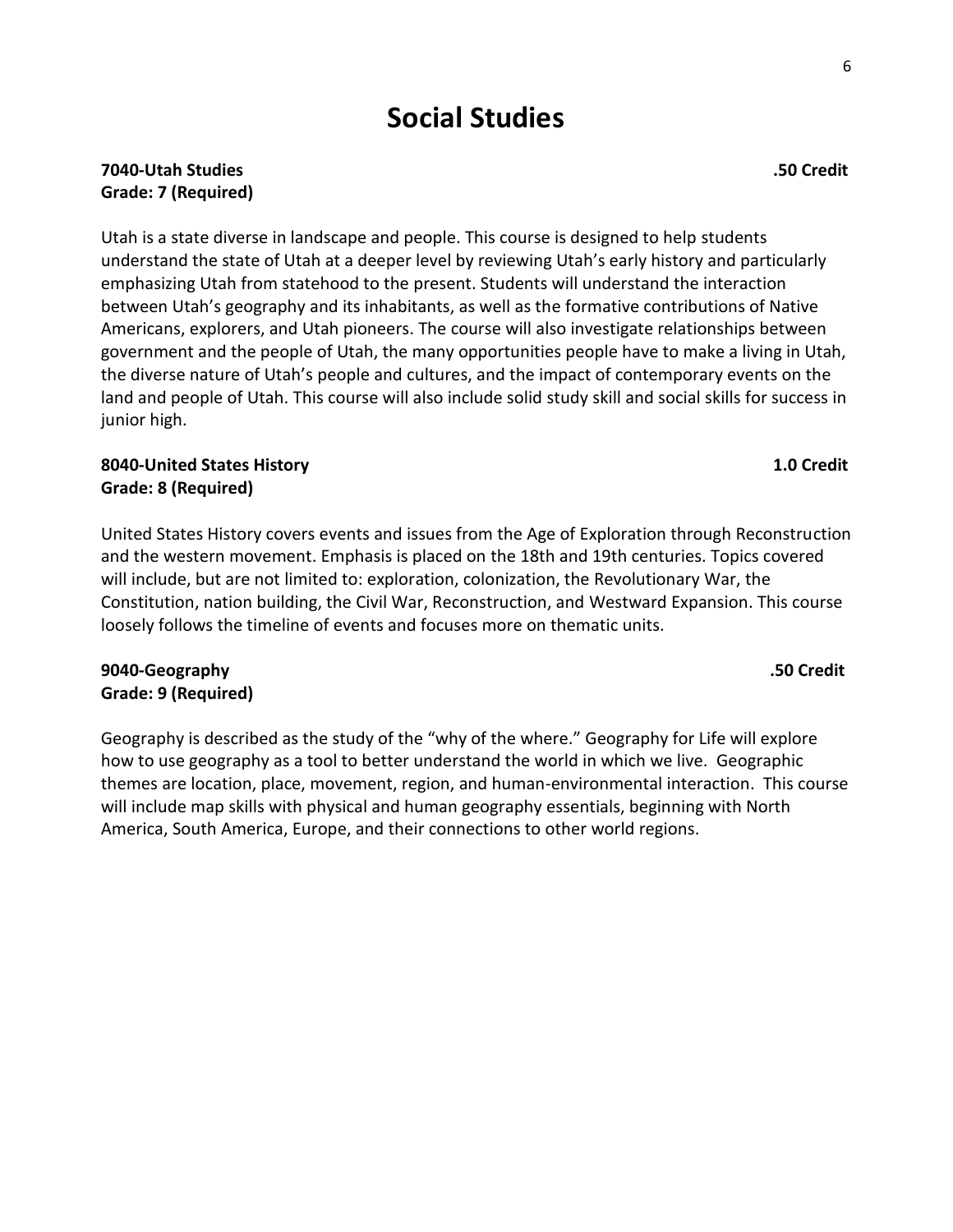# **Required School Focus Courses**

### **7050-College and Career Awareness 1.0 Credit Grade 7 (Required)**

College and Career Awareness (formerly known as Career and Technical Education Introduction or CTE) allows students through activity-centered lessons to utilize technology, develop beginning skills, and explore careers. The course provides information regarding additional courses and training related to each student's career field of interest. This is a year- long course taught by a Career Technical Education teacher and school counselor. This is a key class for our focus and mission of entrepreneurship at HighMark.

### **8050-Digital Literacy .50 Credit Grade 7 (Required)**

This course is an introduction to computer literacy. Students will have opportunities to use technology and develop skills that encourage creativity, critical thinking, productivity, and collaboration in the classroom and day-to-day life. Skills will be demonstrated by creating a project for a different content area. This course is aligned with national and international standards and the Utah Core to prepare students across multiple levels of skills. Students will complete this course with a prerequisite to move into high school computer literacy courses.

# **9050-Financial Literacy .50 Credit Grade 9 (Required)**

The half-credit General Financial Literacy Course is designed for high school students and represents those standards of living that are essential and necessary for all students: decision making and goals; income and careers (the money you earn); savings, investing, and retirement planning (the money you keep); and principles of money management (the money you spend).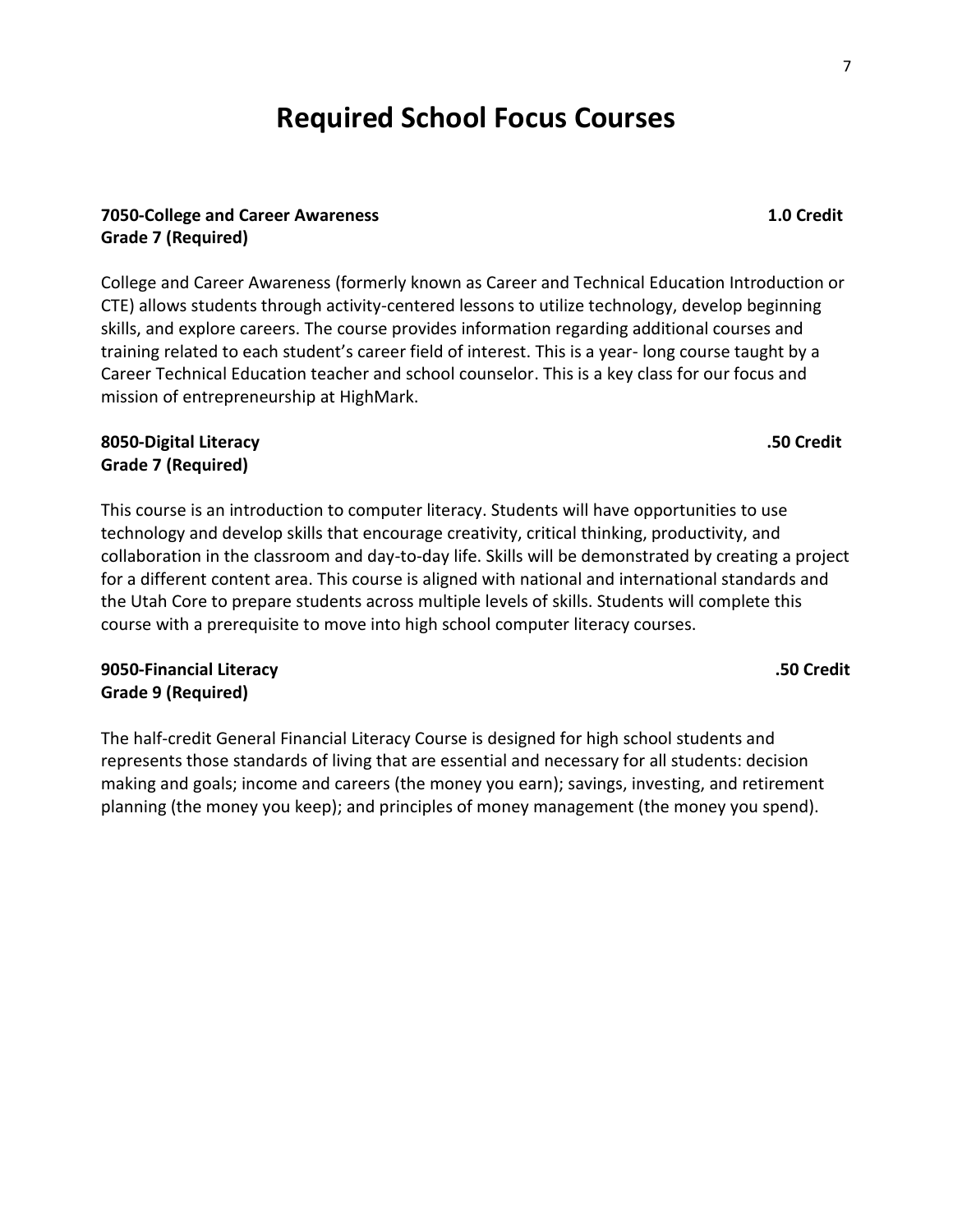# **Health and PE Courses**

### **7060-Beginning Fitness and Team Sports .50 Credit Grades: 7 (Required)**

*Beginning Team Sports Activities* is an entry-level course emphasizing beginner skills in a broad spectrum of activities in order to develop a foundation for future physical education classes. The course content is developmentally appropriate for seventh grade students who, in most instances, will be experiencing a formal physical education class for the first time, mastering basic manipulative skills such as throwing, catching, striking, and kicking, and are ready to engage in lead-up games and drills that provide a stepwise progression toward participation in regulation or advanced play.

### **8060-Intermediate Fitness and Team Sports .50 Credit Grade 8 (Required)**

*Intermediate Fitness and Team Sports* offers a wide range of developmentally appropriate activities that are increasingly complex in content, concept, and skill development and execution. Students begin to participate in regulation games with more complex playing environments. Teams are kept small, allowing maximum participation and involvement by all students.

# **8070-Health Education I .50 Credit Grade 8 (Required)**

Health education provides opportunities for students to develop knowledge, skills, and attitudes necessary for practicing lifelong, health-enhancing behaviors. Students will learn that they are responsible for their personal well-being and that building a solid foundation of health literacy and decision-making skills can contribute to a variety of healthy choices for self and others that will be of value throughout life.

# **9060-Participation Skills & Techniques .50 Credit Grade 9 (Required)**

In this course, students will demonstrate competency in motor skills and movement to perform and understand a variety of physical activities, will participate in physical activity, will achieve and maintain health-enhancing levels of physical fitness, will exhibit responsible behaviors that show respect for themselves and others in activity settings, and will value physical activity for health, enjoyment, challenge, self-expression and social interaction.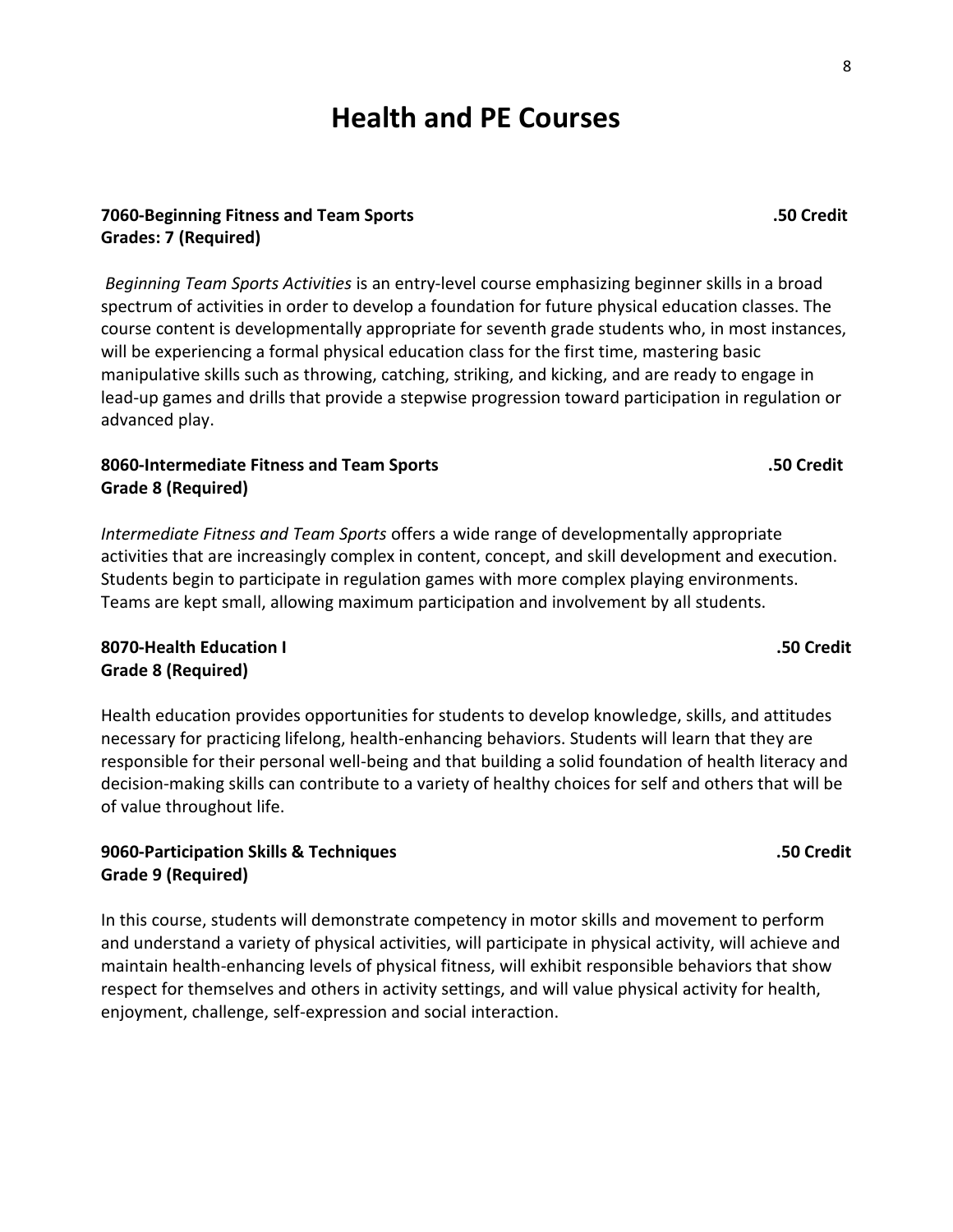# **World Language**

# **7100-Spanish 1A 1.0 Credit Grades 7 & 8 Only**

This course will offer students an opportunity to engage in conversations, provide and obtain information, express feelings, and exchange opinions. They will understand and interpret written and spoken language, understand culture, and connect with other disciplines.

## **8100-Spanish 1B 1.0 Credit Grades 8 & 9 Only** *Pre-requisite: Spanish* **1A**

This course will offer students further opportunity to engage in conversations, provide and obtain information, express feelings, and exchange opinions. They will understand and interpret written and spoken language, understand culture, and connect with other disciplines.

**9100-Spanish 2 1.0 Credit Grade 9** *Pre-requisite: Spanish* **1A &1B**

In this course students will become life-long learners by using the language for enjoyment and enrichment will understand the written and spoken language on a variety of topics, extend understanding of culture and further knowledge of other discipline.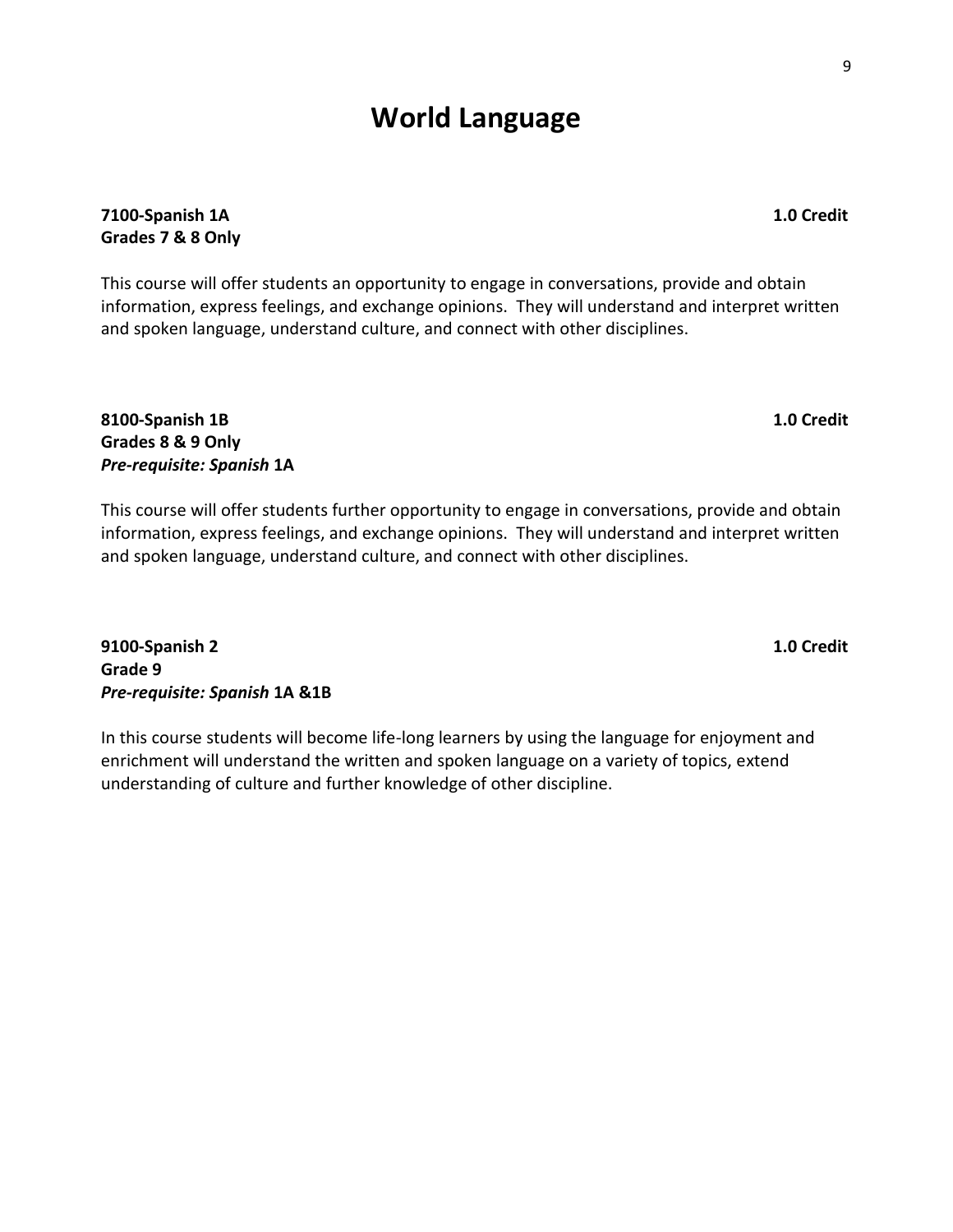# **Electives**

# *\*\*These courses will only be offered if class enrollment is sufficient\*\**

# **7550-Exploring Business and Marketing .50 Credit Grade 7-8**

Throughout this course, students will be exposed to the fundamental concepts of business and marketing, including basic business concepts, organizational communication, human resources management, entrepreneurship, accounting, finance, and leadership. Students will develop personal characteristics that promote responsibility, dependability, productivity, high quality work and self-initiative. Students will apply critical thinking and problem-solving skills, consider multiple perspectives that lead to well thought out solutions. Students will explore courses within the Business and Marketing Career Pathways and leadership organizations such as FBLA and DECA. This course is designed to help students identify their interests, abilities, and skills. With appropriate developmental information related to careers, educational pathways, and selfknowledge, students are able to begin to make college and career goals for the future.

# **8600-Creative Writing .50 Credit Grades 8-9**

In Creative Writing, students will explore multiple genres of creative writing: poetry, short stories, personal essays, journal entries, and non-fiction writing. Students should be open to constructive feedback to help them improve aspects of their writing. In Creative Writing, students will share their work with peers on a daily basis.

### **9200-Speech/Debate .50 Credit Grade 9**

This course explores a wide variety and range of public speaking skills, including: Rate, volume, projection, word choice, enunciation, and articulation. Additionally, students are introduced to researching, argumentation, questioning, and rebuttal skills through a variety of debate disciplines. Students will learn to evaluate arguments, interpret resolutions, develop affirmative and negative case construction, and other practical debate skills.

### **9300- Yearbook 1.0 Credit Grade 9**  *Pre-requisite: Recommendation from English teacher and application*

This course will produce the yearbook for the school. Students will learn how to put a yearbook together. They will work collaboratively with specific projects to complete the yearbook. Some requirements are writing, taking pictures, designing, graphic art and editing. There is potential of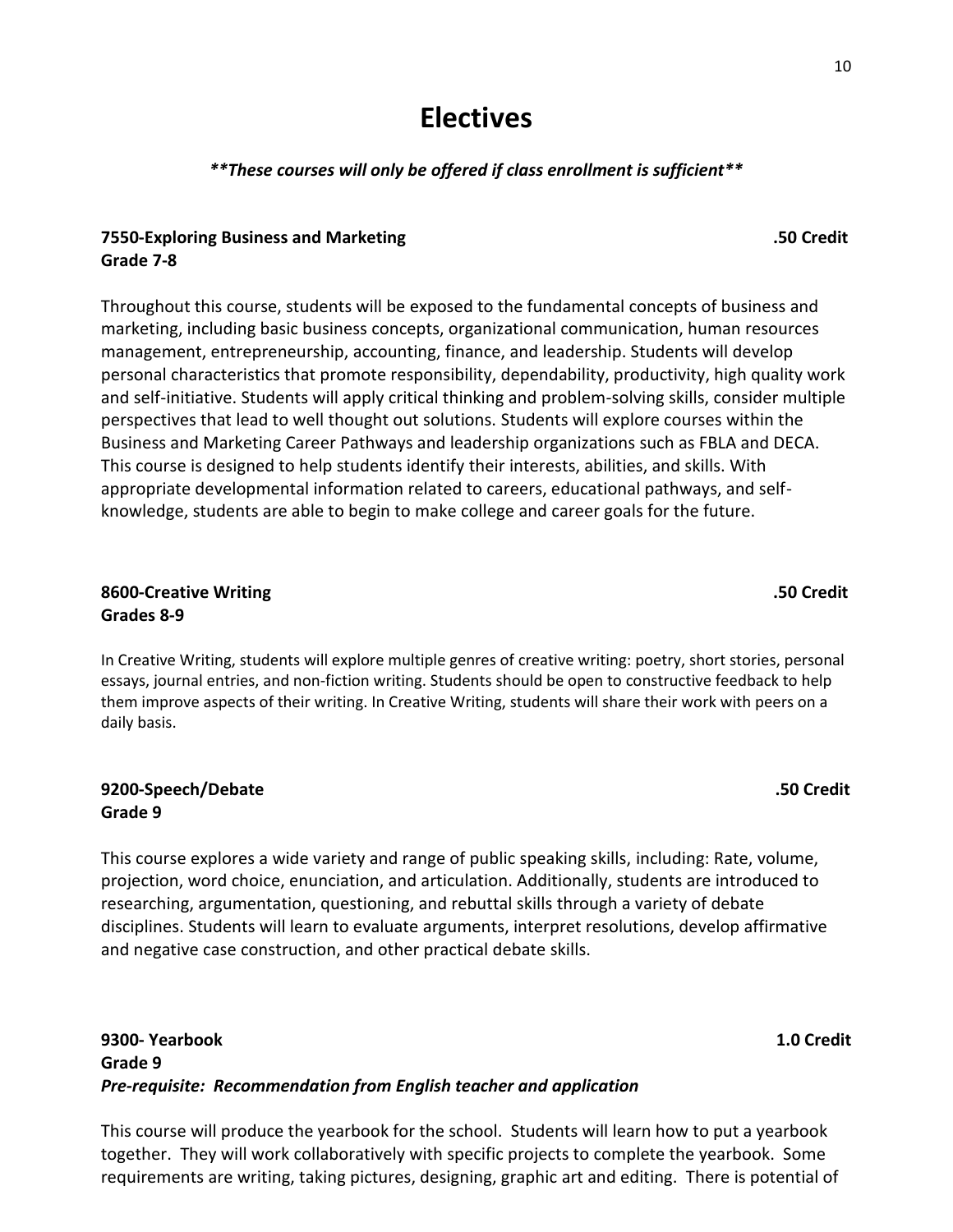work outside of the classroom.

#### **8550-Introduction to Yoga .50 Credit Grades 7-9**

This is a semester long physical education course designed to introduce students, safely and accessibly, to the basic postures, exercises, breathing techniques, and mindfulness practices of yoga. Students will begin to feel the benefits of stretching, moving, and breathing freely as they relieve stress, learn to relax, and build strength both mentally and physically.

### **8300-FACS Exploration A Model (Textile) .50 Credit Strands 1-3 Taught Grade: 8**

This course provides students the opportunity to develop essential skills in the various career pathways related to Family and Consumer Sciences (FACS). Students will explore and cultivate skills in interior design, clothing and textile construction, fashion design and merchandising, consumerism, entrepreneurship and career and job-related tasks. This course will strengthen comprehension of concepts and standards outlined in Sciences, Technology, Engineering and Math (STEM) education. Student leadership (FCCLA) may be an integral part of the course.

# **8305-FACS Exploration B Model (Foods) .50 Credit Strands 4-6 Taught Grade 8**

This course provides students the opportunity to develop essential skills in the various career pathways related to Family and Consumer Sciences (FACS). Students will explore and cultivate skills in food and nutrition sciences, childcare, consumerism, entrepreneurship, family relationships, personal responsibility, and career and job-related tasks. This course will strengthen comprehension of concepts and standards outlined in Sciences, Technology, Engineering and Math (STEM) education. Student leadership (FCCLA) may be an integral part of the course.

### **9700-Food & Nutrition .50 Credit Grade 9**

This course is designed to focus on the science of food and nutrition. Experiences will include food safety and sanitation, culinary technology, food preparation and dietary analysis to develop a healthy life style with pathways to career readiness.

# **9600-Current Events .50 Credit Grade 9**

Using current events, this elective course focuses on world and local issues that affect student's everyday lives, such as economics, government, and conflict. This course uses newspapers, online media, catoons, and newscasts to support classroom discussion. Additionally, students participate in group projects, presentations and work with primary source materials and opinion pieces to better understand the world around them.

11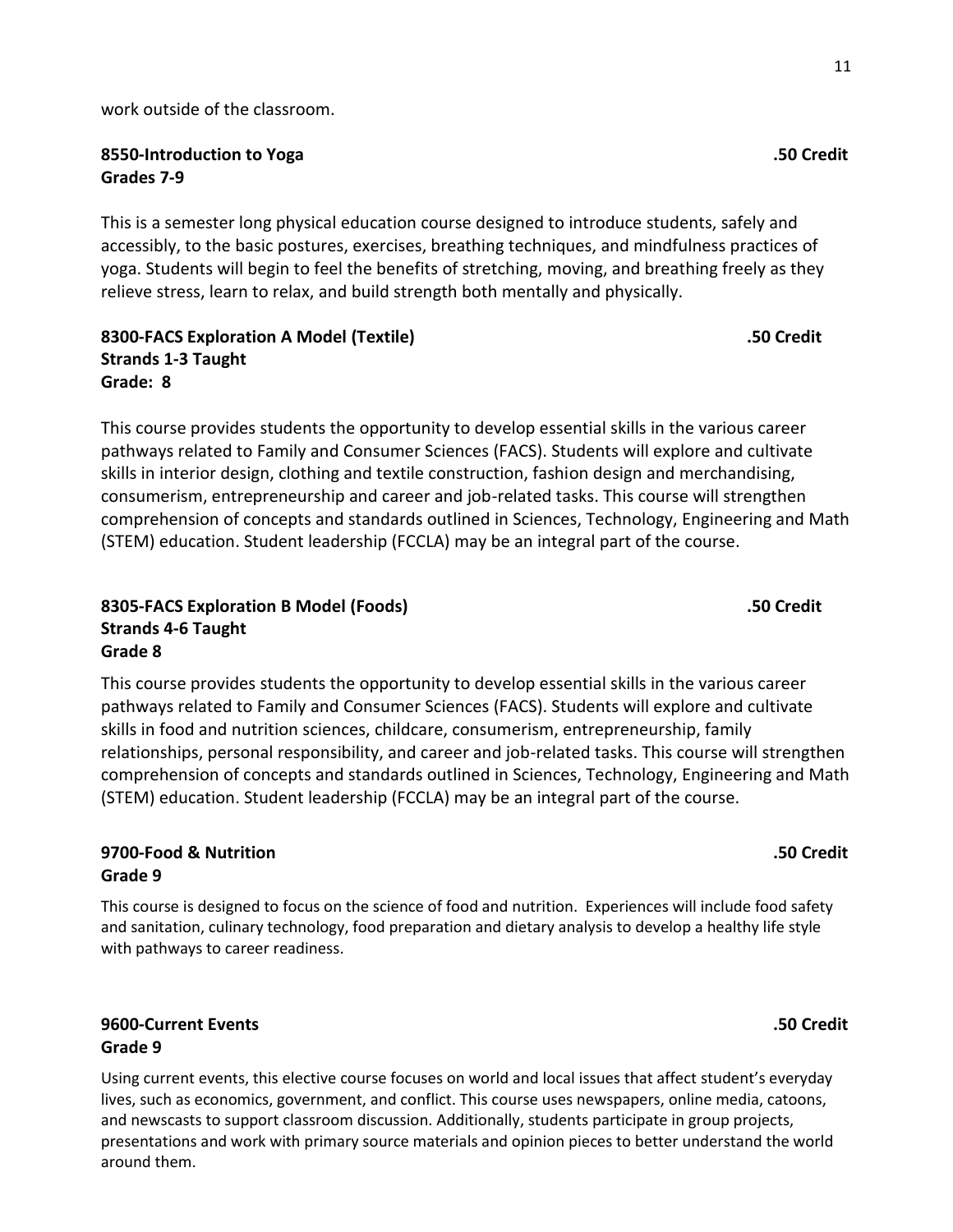# **8700-History Through Sport .50 Credit**

12

This course will help students understand the inner relationship that sports have on social, economic, cultural, and political forces that are at work on a state, national, and global level. The course will cover topics such as the Olympics, equality, individual sports history, and other topics determined by student interest. Students will use readings, primary sources, audio and visual materials, and class discussions to further their knowledge. Assessments will be done through cumulative projects throughout the semester.

### **8800-Science Exploration: Science of Foods .50 Credit Grade 7-8**

This class will take a scientific approach to all aspects of food. Students will discover how food is grown, manufactured, processed, digested, handled, and cooked. Chemistry, biology, technology, ecology, history, health, and nutrition will all be combined to help students understand what, why, and how they eat. Cooking experiences and labs will be provided to help reinforce concepts taught.

### **7700-Creative Coding .50 Credit**

#### **Grade 7-8**

**Grade 7-8**

Creative Coding is an introductory course for students who are interested in learning what coding is all about. We use exciting programsto learn coding concepts to create mini games and fun activities.

# **7750-Exploring Technology .50 Credit**

#### **Grade 7-8**

This is a class where students discover the design process and develop an understanding of the influence of creativity and innovation in their lives. They are then challenged and empowered to use and apply what they've learned to create designs to solve multiple problems. Students will end the class by designing a project that will be 3D printed. Students will learn how to use the Inventor software.

#### **9800-Computer Science .50 Credit Grade 9**

Exploring Computer Science is a very engaging class where students will be introduced into the field of computer science. Students will have the opportunity to learn how computers work and how to program them. Students will also discover how computers impact our society. Many top computer science teachers have pooled their minds together to develop an engaging curriculum that will excite students about learning more about computers and the mysteries behind them.

### **9850-Creative Coding II .50 Credit Grade 9**

This is an intermediate course for non-experienced programmers. Students learn and practice coding using python, C++, and Java programming language, the main languages used to program video games. Students will learn to apply programming and coding into real world projects and applications, and will work individually and in teams to complete assignments.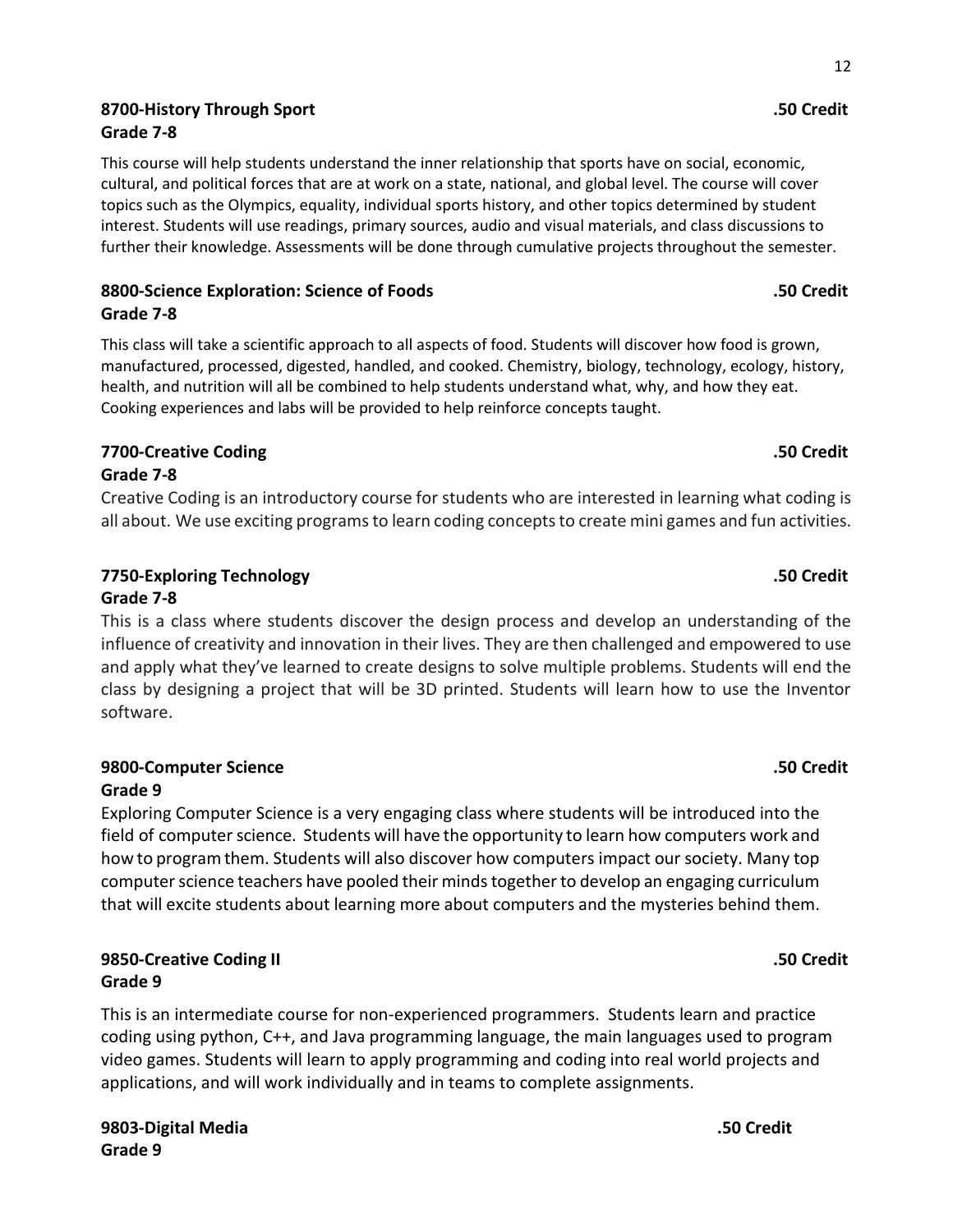This course is a foundation to computer literacy. Students will have opportunities to use technology and develop skills that encourage creativity, critical thinking, productivity, and collaboration in the classroom and day-to-day life. This course teaches the fundamentals of using electronic devices for personal and academic needs, including online learning.

This course is designed to provide students with entry-level experience with practical applications through hands-on use of word processing, presentation, database, spreadsheets, Internet, and email to prepare documents and reports. The impact of computers on society and ethical issues are presented. Integration of applications and Windows will also be introduced.

This course is aligned with national and international standards and the Utah Core to prepare students across multiple levels of skills. Students will complete this course with a prerequisite to move into high school computer literacy courses.

### **9750-Intro to Athletic and Individual Performance .50 Credit Grade 9**

This class will introduce you to principles and strategies that will help you to improve in life, athletics, and other group scenarios you are currently involved in, or will be involved with in the future. Course material includes the book "Raise Your Game" by Alan Stein (professional performance coach/key-note speaker). We will also explore material from the book "Mind Gym" which give strategies to help athletes improve their performance by raising their mental capabilities.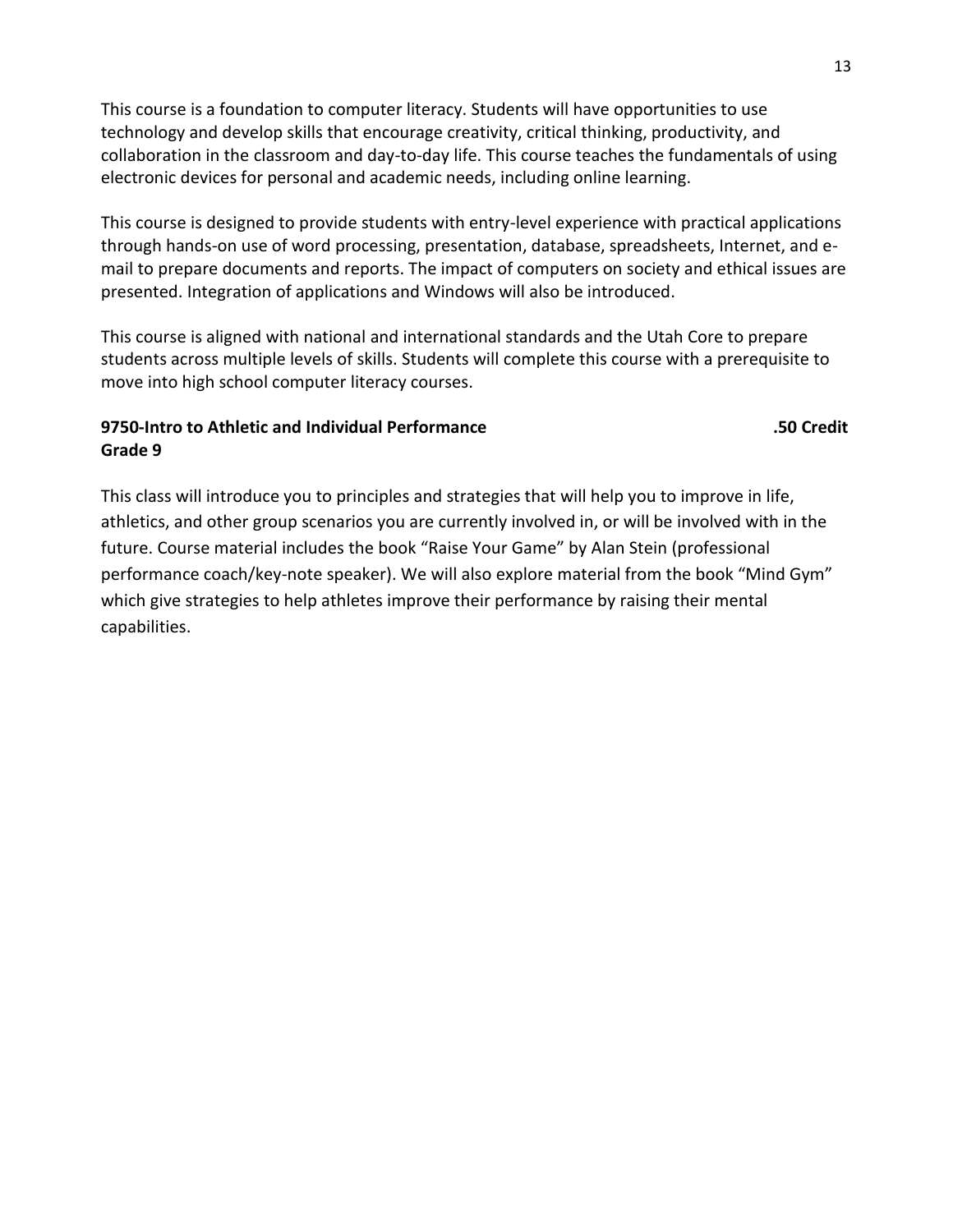# **Fine Arts Courses**

### *\*\*These courses will only be offered if class enrollment is sufficient\*\**

**7000-Art Foundations I .50 Credit Grades: 7-9**

This course is a Visual Arts Core course. It is designed to provide an overview of Visual Arts while studying a broad variety of art tools and materials. With an emphasis on studio production, this course is designed to develop higher-level thinking, art related technology skills, art criticism, art history, and aesthetics.

### **8000-Art Foundations II .50 Credit Grades: 7-9** *Pre-requisite required- Art Foundations I*

This course is an entry-level course for the High School Visual Arts Core Curriculum. It is designed to provide an overview and introduction to Visual Arts through studying a variety of art tools and materials. With an emphasis on studio production, this course is designed to develop higher-level thinking, art related technology skills, art criticism, art history, and aesthetics.

### **9000-Painting 1 .50 Credit Grade 9** *Pre-requisite: Art Foundations II*

This course is for High School Visual Arts Core Curriculum. Painting includes wet media with processes such as transparent and opaque painting and focuses on operations of color. With an emphasis on studio production, this course is designed to develop higher level thinking, art-related technology skill, art history, and aesthetics.

# **7200- Beginning Choir Grades: 7-9** *Performance is required;* **1.0 Credit**

This course provides opportunities for students to develop their musical potential and aesthetic understanding through singing in a choral ensemble. Study includes care and cultivation of a beautiful tone, adding aesthetic awareness, ability to read music, building of technical skills, team spirit, and responsible rehearsal habits. Students will strengthen listening skills and their ability to analyze and evaluate music and music performances. Attention will also be given to relating their music experiences to personal development. Students will also learn of opportunities and careers in the music business.

## **8200- Coro Alato Grades: 7-9** *Performance is required* **1.0 Credit** *No pre-requisite course required; this choir is audition only*

This course provides opportunities for students to develop their musical potential and aesthetic understanding through singing in a choral ensemble. Study includes care and cultivation of a beautiful tone, adding aesthetic sensitivity, ability to read music with increasing fluency, building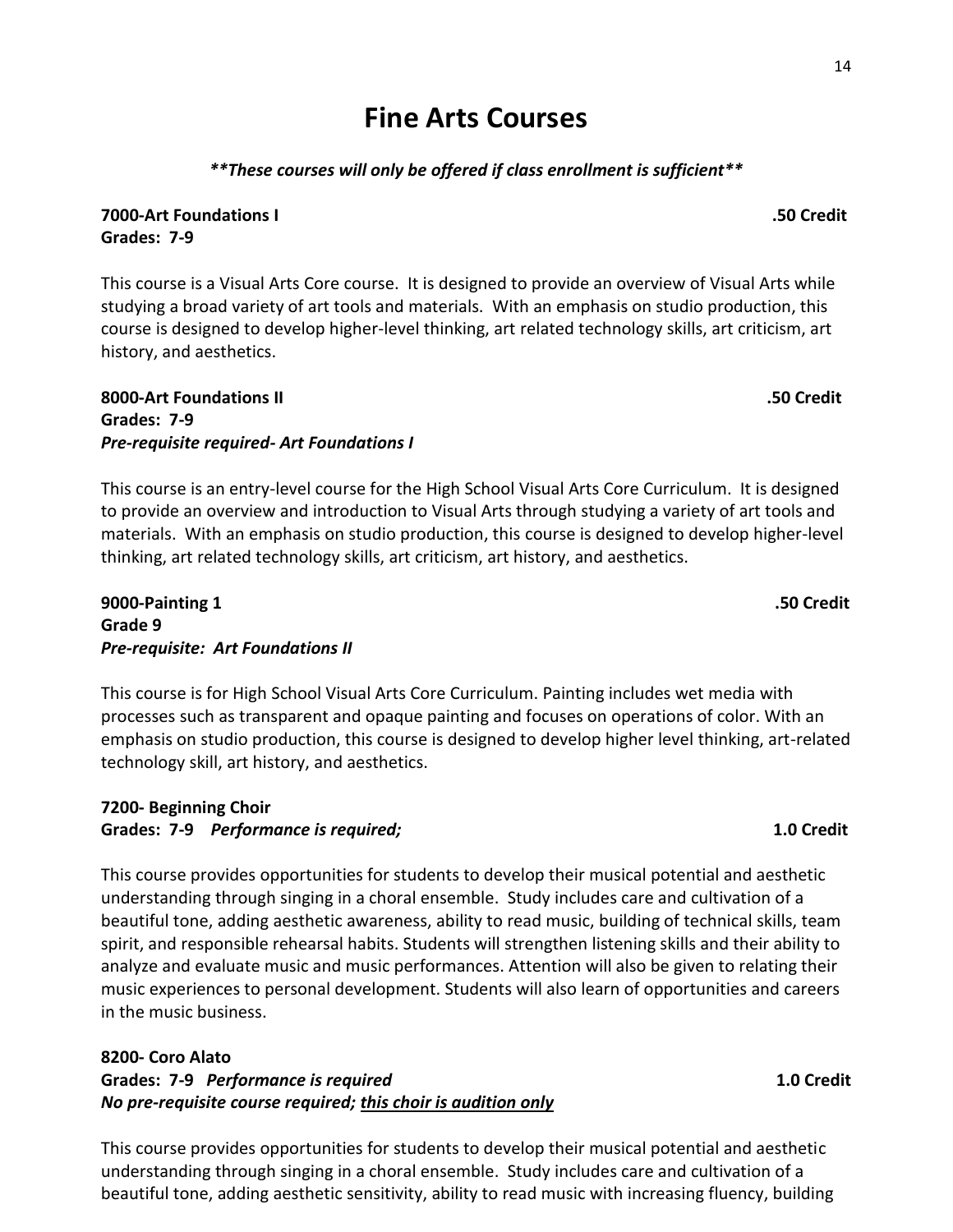15

### **7500- Music Appreciation .50 Credit Grades: 7-9**

This course is designed for students who seek the opportunity to extend their musical understanding, heighten music listening skills, and increase their ability to respond more fully to music. Experiences will include opportunities to experiment with sounds, analyze famous compositions representative of most styles, and inquire into music's connections to contemporary life, history and cultures. Students will learn about music technology and be able to make their own music. Students will also learn of opportunities and careers in the music business.

of technical skills, team spirit, and responsible rehearsal habits. Students will have opportunities

performances. Attention will also be given to relating their music experiences to the time and culture of the pieces they study, as well as to contemporary society. Students will also learn of

# **7600-Beginning Guitar .50 Credit Grade: 7-9** *Performance is required***;** *guitar required*

opportunities and careers in the music business.

This course provides opportunities for students to develop their musical potential and aesthetic understanding through learning to play guitar. Emphasis will be placed on playing position, tone production, fundamental technique, simultaneous playing, and reading music. Knowledge and skills will include experiences in creating, playing, listening, and connecting to cultures. Students will also learn of opportunities and careers in the music business.

# **7650-Guitar II .50 Credit**

# **Grade: 8-9** *Performance is required***; guitar** *required Pre-requisite course is Beginning Guitar or teacher approval***.**

This course provides added opportunities for students to further develop their musical skills on the guitar. Emphasis will be placed on performing, composing and analyzing music. Knowledge and skills will include experiences in creating, playing, listening, and connecting to cultures. Specific guitar skills to be taught will include scales, barre chords and finger picking. Students will also learn of opportunities and careers in the music business.

### **7300-Beginning Band 1.0 Credit Grades: 7-***9 Performance is required; Instrument required*

This course provides opportunities for students to develop their musical potential and aesthetic understanding through learning to play a band instrument. Study includes the care and cultivation of beautiful tone, the ability to read music, the building of technical skills, team spirit, and responsible rehearsal habits. Students will strengthen listening skills and their ability to analyze and evaluate music and music performances. Attention will also be given to relating their music experiences to the time and culture of the pieces they study, as well as to contemporary society. Students will also learn of opportunities and careers in the music business.